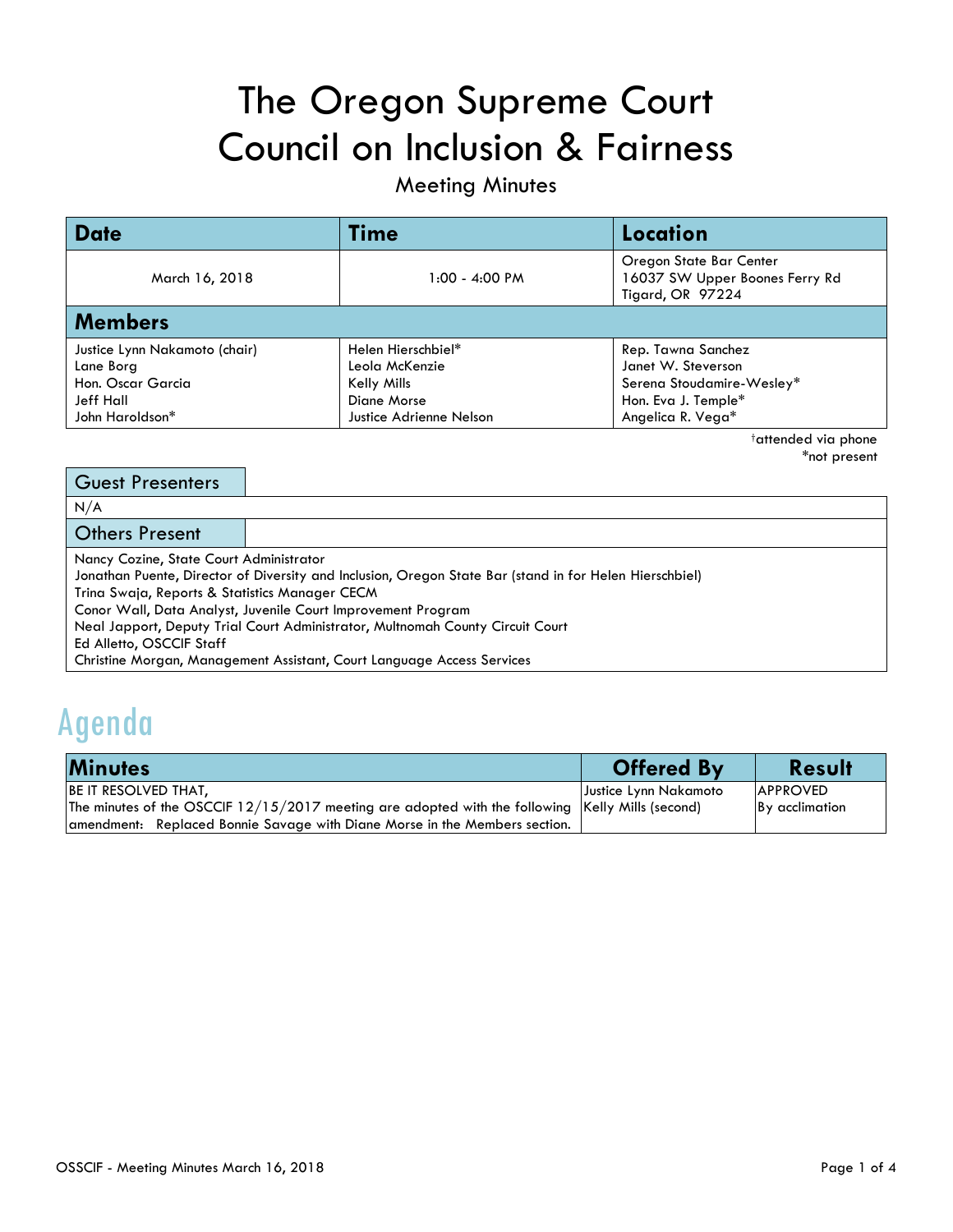### **Community Engagement Subcommittee Update Justice Lynn Nakamoto for**

#### Project Summary

The committee will create a repository of available self-represented litigant (SRL) online tools and identify models for local court replication.

| <b>Action Items</b>                                                                                                                                                                                                                                                                                                               | Person(s) Responsible               | Timeline     |
|-----------------------------------------------------------------------------------------------------------------------------------------------------------------------------------------------------------------------------------------------------------------------------------------------------------------------------------|-------------------------------------|--------------|
| Interview the web team to learn about the new OJD web page<br>launch and strategy to reach court users                                                                                                                                                                                                                            | Justice Lynn Nakamoto               | By $5/15/18$ |
| Identify the most effective statewide and local court webpage<br>layouts and family law resources currently available on local and<br>statewide OJD web pages                                                                                                                                                                     | Kelly Mills and Committee           | By $5/25/18$ |
| Distribute a short survey to all Family Law Facilitators at the April<br>2018 Family Law Facilitator Training to identify:<br>Effective tools they use to orient their customers to the<br>$\bullet$<br>courts, and<br>What kind of access tools would be ideal for orienting<br>$\bullet$<br>customers, i.e. their "dream tools" | Kelly Mills and Committee           | By $4/26/18$ |
| Evaluate customer's awareness of available family law resources in<br><b>Washington County</b>                                                                                                                                                                                                                                    | Judge Oscar Garcia and<br>Committee | By $6/1/18$  |
| Create a repository of OJD resource on-line access tools and<br>resources                                                                                                                                                                                                                                                         | Committee                           | By $6/22/18$ |

#### **Data Analysis Subcommittee Update Chair, Leola McKenzie**

#### Project Summary

This committee will advise and make recommendations on how OJD develops, implements, and reports data from the National Center for State Courts' (NCSC) Access and Fairness Survey. The Access and Fairness Survey was adopted by the 2017 Legislative Assembly as a Key Performance Measures (KPM) for OJD. The OJD is committed to having preliminary data from at least one county available for the September 1, 2018 KPM reporting deadline. By November 1, 2018, OJD will need to have a roll out plan for the KPM to be included in the Chief Justice's Recommended Budget document. The NCSC Access & Fairness Survey helps to answer one of the questions prioritized by the OSCCIF at the December meeting: *Do you trust the court/judicial branch of government to decide your case fairly?*

| <b>Action Items</b>                                                                                                                                                                                                                                                               | Person(s) Responsible                                 | Timeline     |
|-----------------------------------------------------------------------------------------------------------------------------------------------------------------------------------------------------------------------------------------------------------------------------------|-------------------------------------------------------|--------------|
| Assess willingness of judges in Deschutes and Marion County to<br>have their county serve as early adopters of the Access and<br><b>Fairness Survey</b>                                                                                                                           | Jeff Hall<br>Diane Morse                              | By $4/6/18$  |
| If Deschutes and Marion cannot be early adopters, identify<br>another county to be the early adopter county                                                                                                                                                                       | Leola McKenzie                                        | By $4/13/18$ |
| <b>Data Committee Meeting</b>                                                                                                                                                                                                                                                     | Leola McKenzie                                        | By $4/30/18$ |
| <b>Data Committee Meeting</b>                                                                                                                                                                                                                                                     | Leola McKenzie                                        | By $5/31/18$ |
| Prepare for the Council's consideration:<br>The final draft of the Access and Fairness Survey<br>$\bullet$<br>A recommended implementation plan for conducting the<br>$\bullet$<br>survey in the early adopter county(ies)<br>A proposed formula for an Access and Fairness Index | Leola McKenzie<br>Conor Wall<br><b>Data Committee</b> | 6/22/18      |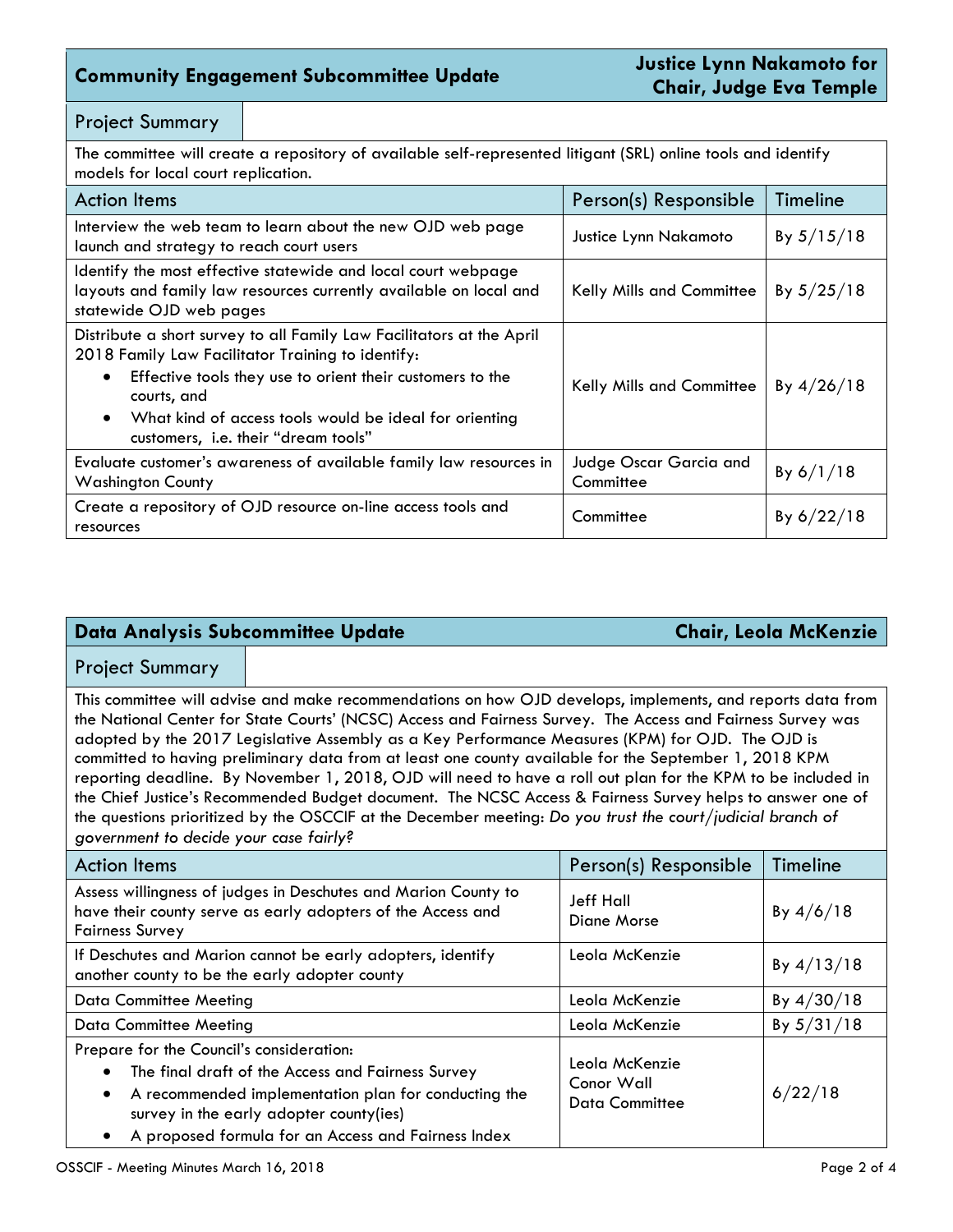| Score                                                                                                  |                                                       |            |
|--------------------------------------------------------------------------------------------------------|-------------------------------------------------------|------------|
| Coordinate the distribution of the Access and Fairness survey in<br><b>Deschutes and Marion County</b> | Leola McKenzie<br>Conor Wall<br><b>JFCPD</b>          | By 9/1/18  |
| Compile, analyze, and report data for early adopter county(ies)                                        | Leola McKenzie<br>Conor Wall<br><b>Data Committee</b> | By 9/14/18 |
| Share preliminary data, lessons learned, and recommendations<br>with the OSCCIF                        | Leola McKenzie<br><b>Data Committee</b>               | By 9/21/18 |

#### **Workforce Development Subcommittee Update Chair, Justice Adrienne Nelson**

#### Project Summary

The committee will develop a survey directed toward OJD employees to understand the level of employee's cultural sensitivity and awareness.

Goals of the Workforce Development and Engagement survey:

- Create awareness of implicit bias among OJD leadership, judges, and staff
- Begin to understand OJD's workplace climate around implicit bias
- Ultimately, the recommendation would be to implement the survey throughout OJD.

| <b>Action Items</b>                                                                                                                                                        | Person(s) Responsible                    | Timeline     |
|----------------------------------------------------------------------------------------------------------------------------------------------------------------------------|------------------------------------------|--------------|
| Explore piloting the survey in OSCA                                                                                                                                        | <b>Nancy Cozine</b>                      | By $5/1/18$  |
| Present Marion County's implicit bias program at a TCA meeting                                                                                                             | Diane Morse                              | By $6/22/18$ |
| Prepare for the Council's consideration:<br>The final draft of the Workforce Development &<br>$\bullet$<br>Engagement survey, and<br>An implementation plan recommendation | Justice Adrienne Nelson<br>and Committee | By $6/22/18$ |